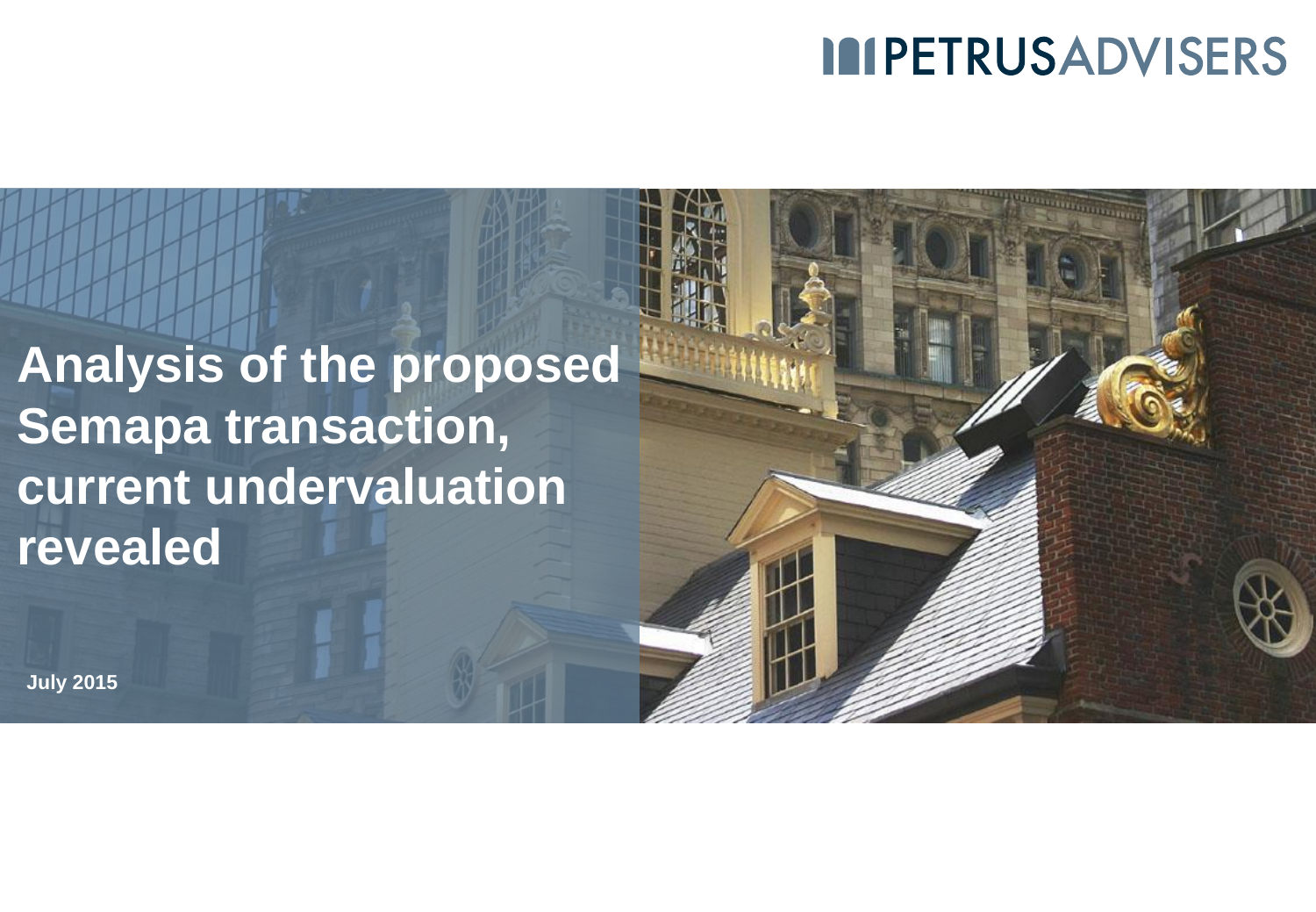#### **Executive summary**

**MPETRUSADVISERS** 

- Petrus is a leading European active investor with substantial equity allocated to the Portuguese / Iberian markets, we are substantially invested in Semapa shares at present, and we are not compelled to relinquish our holding in Semapa
- Semapa is a Portuguese holding company with three main investments:
	- **Portucel:** 81.2% stake in Portucel, a listed Pulp and Paper company (2014 EBITDA of €328.4m)
	- **Secil:** approx. 100% in Secil, a Cement company (2014 EBITDA of €74.4m)
	- **ETSA:** approx. 100% of ETSA, a company active in the Environmental Services space (2014 EBITDA of €3.9m)
- On the 25th of May 2015, Semapa announced the intention to launch a voluntary general exchange offer of its own shares for Portucel shares at a ratio of 3.4 Portucel shares for each Semapa share at an implied price per Semapa share of €13.83<sup>1</sup>
- Semapa's main argument is that the proposed deal will improve the liquidity of Portucel
- Petrus Advisers believes both Portucel and Semapa including Secil are very high quality assets and we acknowledge the logic of the proposed transaction
- However, we believe the current offer terms undervalues Semapa and in particular Secil as the implied price for the equity in Secil plus ETSA is only -€91m (implied EV / 2014 EBITDA multiple of 2.8x)

 **We believe it's a good idea to address the conglomerate topic and dual listing issue with an offer. However, it's our view that an exchange ratio of 4 Portucel shares for every Semapa share would be appropriate and equitable given the quality of the underlying assets. We have discussed this topic with severall institutional investors and we assume that the current bid will fail to materially change the existing situation unless improved**

*Source: Company data, Petrus analysis*

*<sup>1)</sup> Based on €4.069/ Portucel shares and a 3.4x exchange ratio.*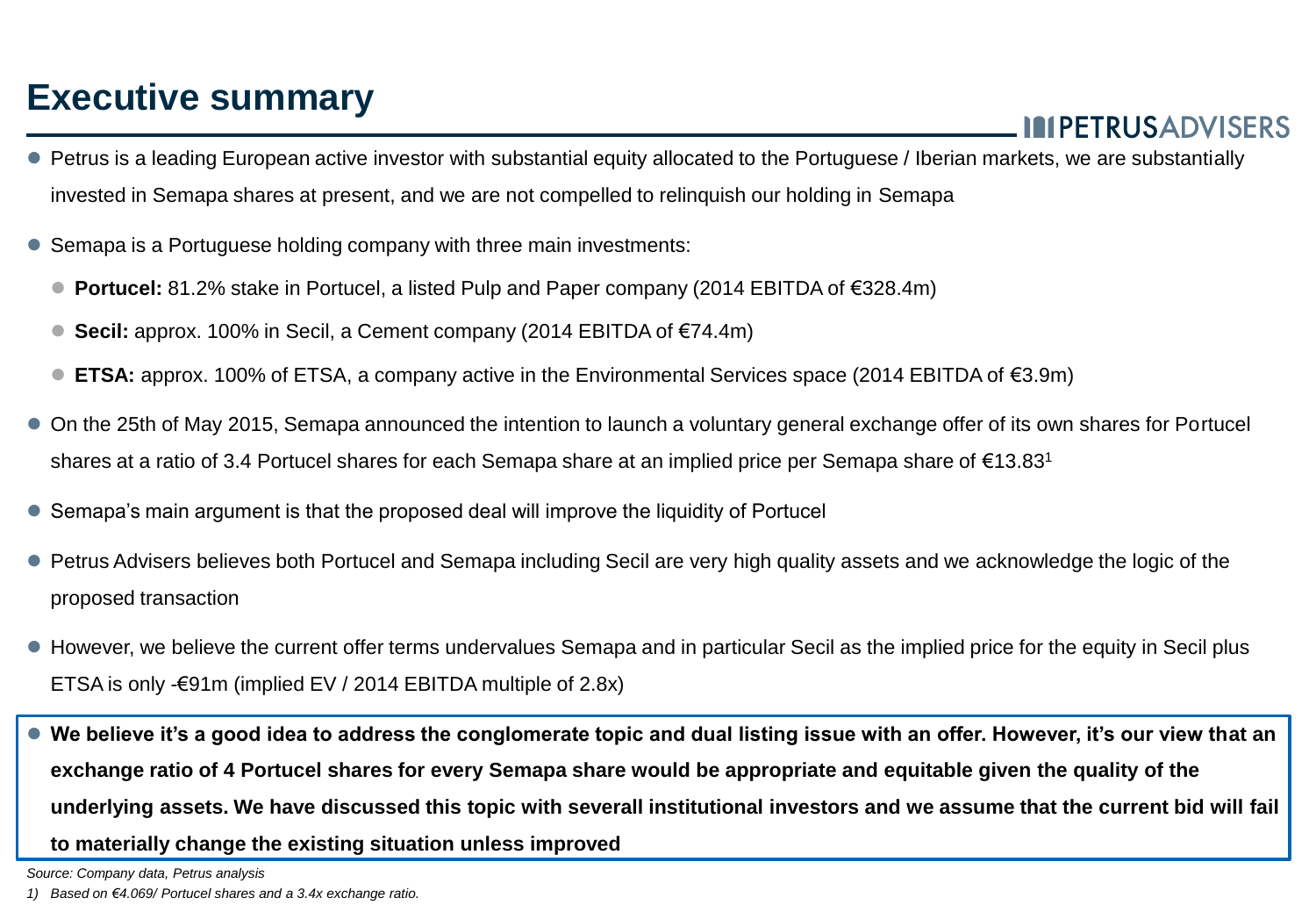# **Current implied offer price is below both our and analysts' estimates**



*1) Based on the average price targets from BESI, CaixaBI and BPI (now restricted on the stock).*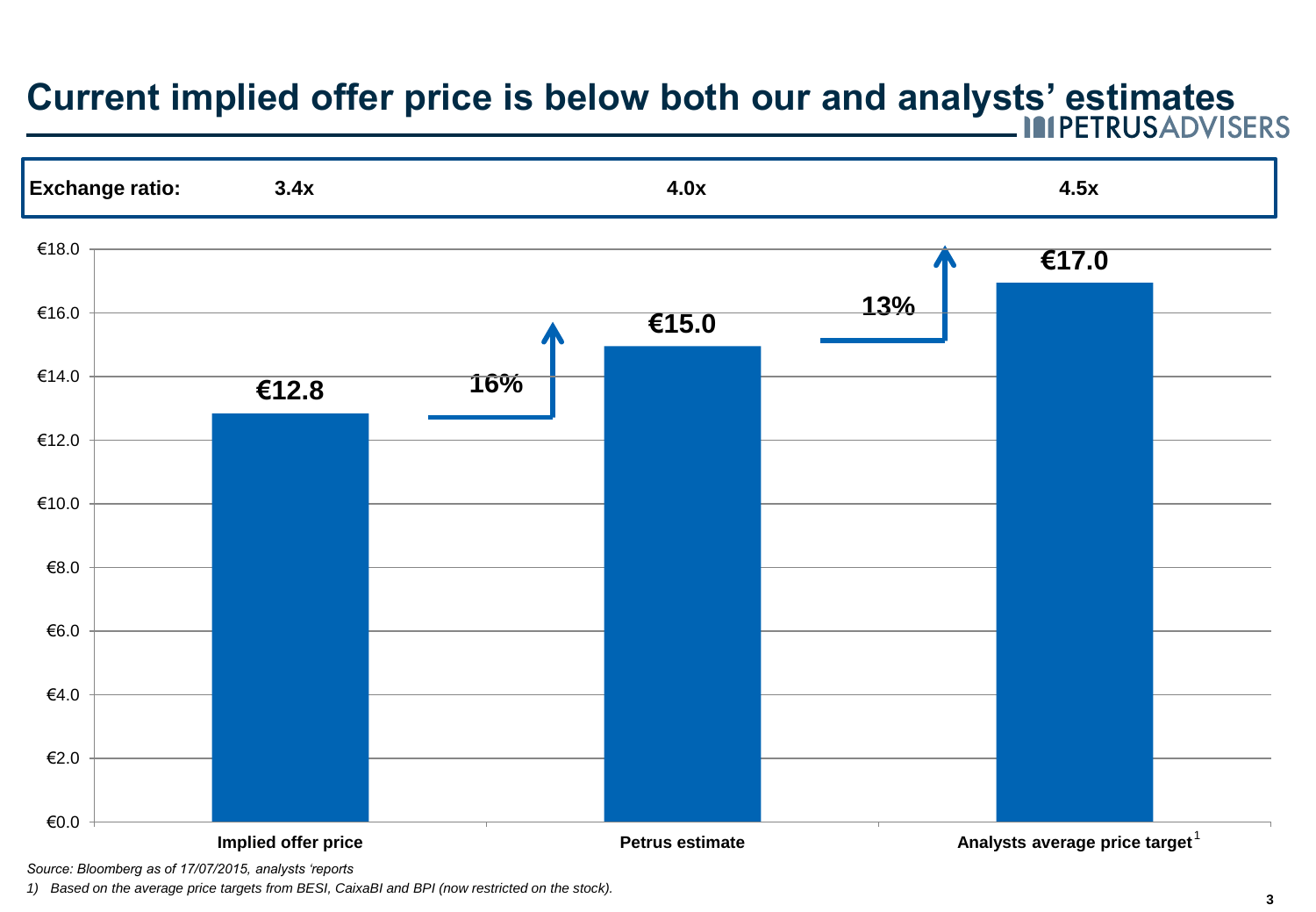### **Offer not attractive as it undervalues Cement and Environment businesses**

**MPETRUSADVISERS** 

**Sodim would get the Cement and Environment businesses at a combined enterprise value of €220m or 2.8x 2014 EBITDA**



- Current implied valuation represents a 2.8x EV/EBITDA multiple<sup>6</sup>
- Implicit multiple paid on CRH's Secil stake was 12.9x<sup>7</sup>
- *1) Based on €4.069/ Portucel share, a 3.4x exchange ratio and 106.5m shares out standing(106.5m shares issued 0.0m treasury shares). The holding discount is irrelevant for Sodim as purchaser.*
- *2) Portucel stake market value on the 22/05/2015 (based on €4.069/ Portucel share and 582.2m shares held) .*
- *3) Semapa net debt as of Q1 2015 of €1,418.9m adjusted for: Portucel net debt of €282.2m, dividend paid in May 2015 of €39.9m, Portucel dividend payment received in May 2015 of €163.9m (€0.443 / share x 582.2m shares held x (1 – 35%)), and Cement and Environment minorities of €102.7m.*
- *4) Assumes €0m enterprise value for the Holding.*
- *5) Implied enterprise value adjusted for Cement net debt of €188.5m, Environment net debt of €19.6m and Cement + Environment minorities of €102.7m.*
- *6) Based on the combined FY 2014 EBITDA for the Cement and Environment business of €78.3m.*
- *7) In August 2011, Semapa received the right to acquire CRH's 49% stake in Secil for an equity value of €574.28m. We consider a net debt of €142.4m (for 100% of the Cement segment in 2011 FY) and an EBITDA of €102.2m (for 100% of the Cement segment in 2011 FY).*